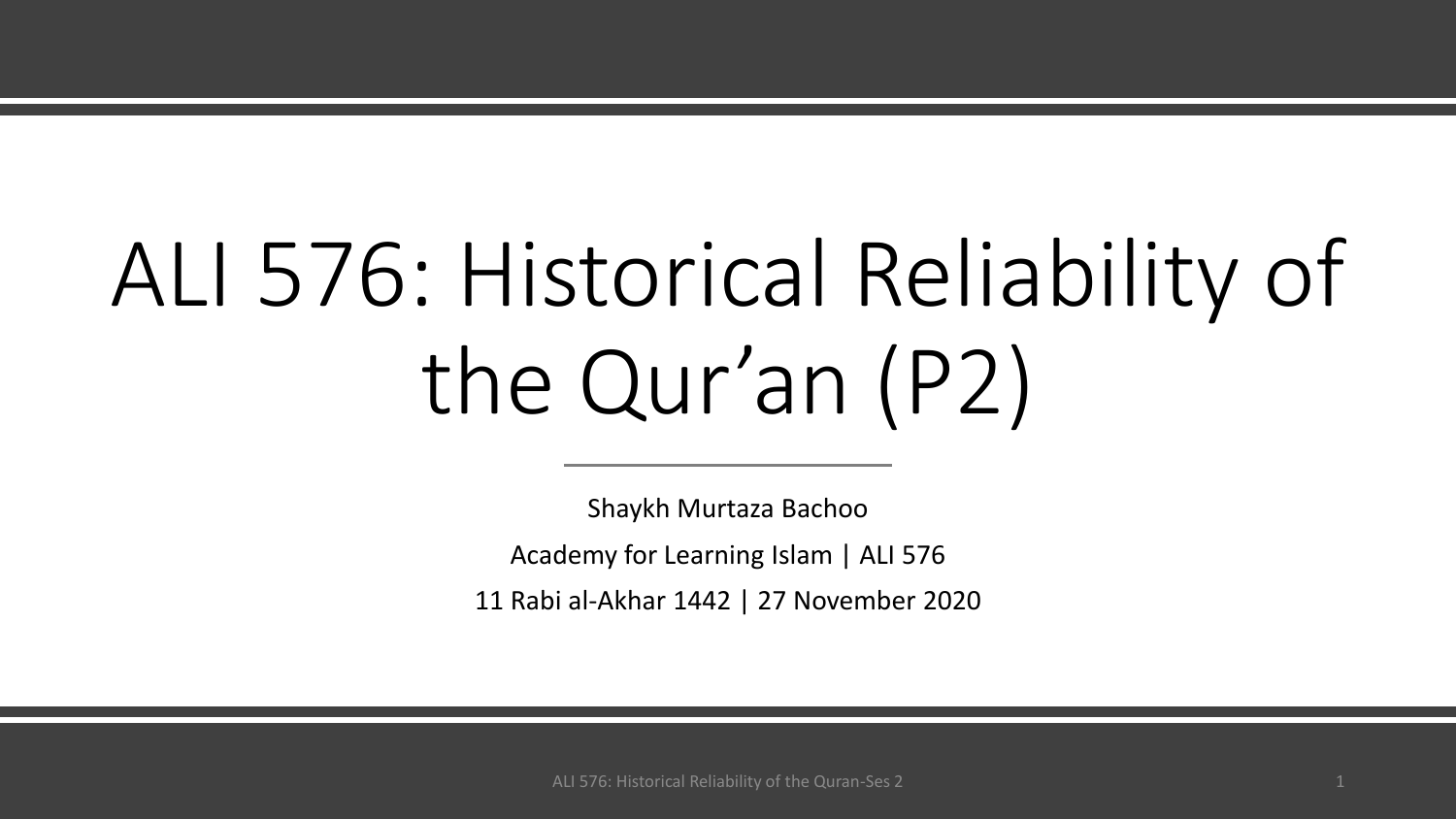### **Outline**

- 1. Review of Previous Session
- 2. The Point of Contact
- 3. Revisiting History and its Viewpoints
	- 1. The story of Musa (a) and Firawn
- 4. Revisiting our Interpretation of the Qur'an
	- 1. The story of Haman and Firawn
	- 2. The story of Uzayr
- 5. Conclusion and Questions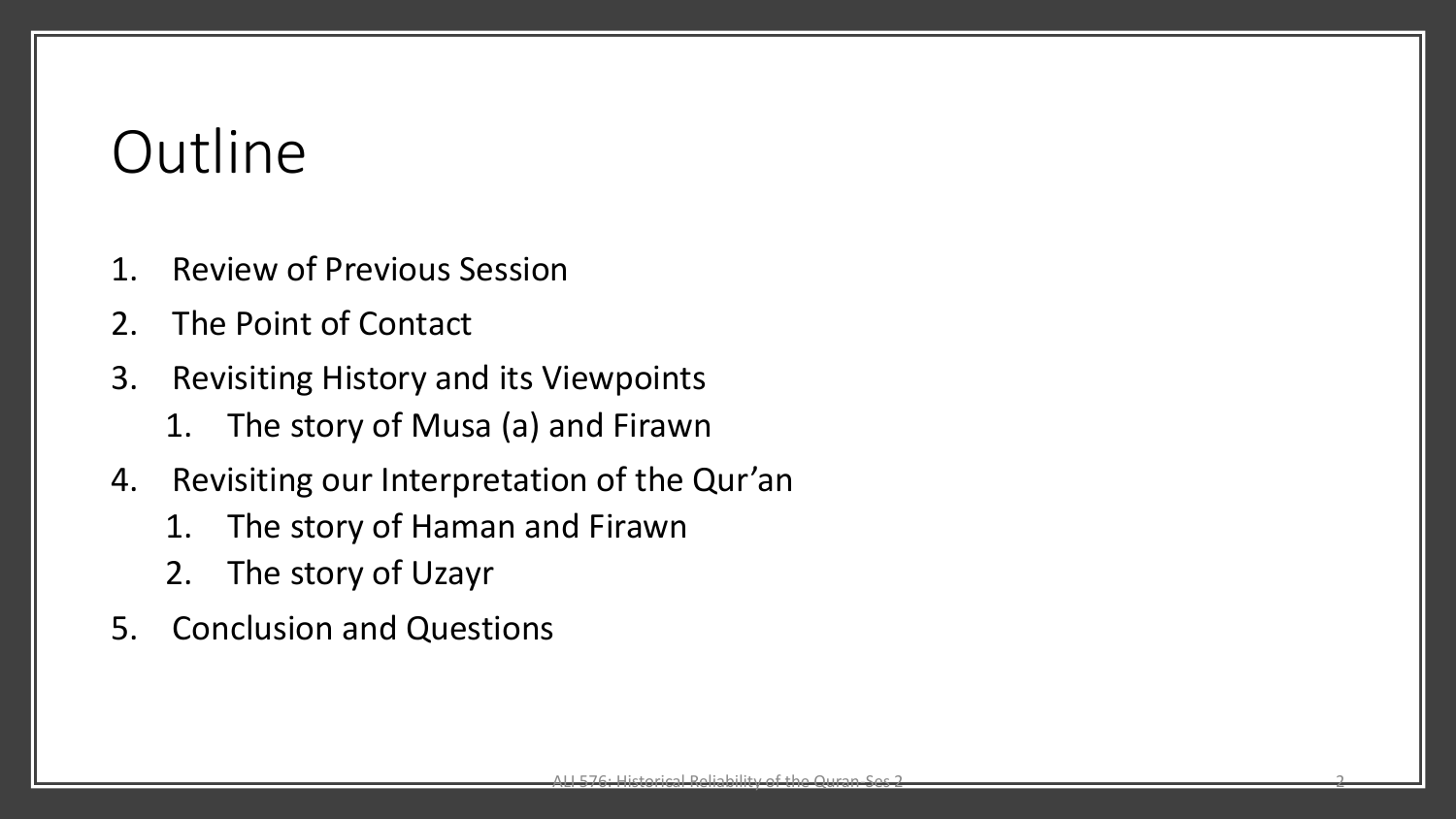#### Review of Previous Session

- Why study historical reliability?
- The past and history.
- Stories of the Qur'an: real or fictional?
- Arguments for stories of the Qur'an being real:
	- The beliefs and values are real.
	- The audience is universal.
	- The Qur'an presents itself as "haqq"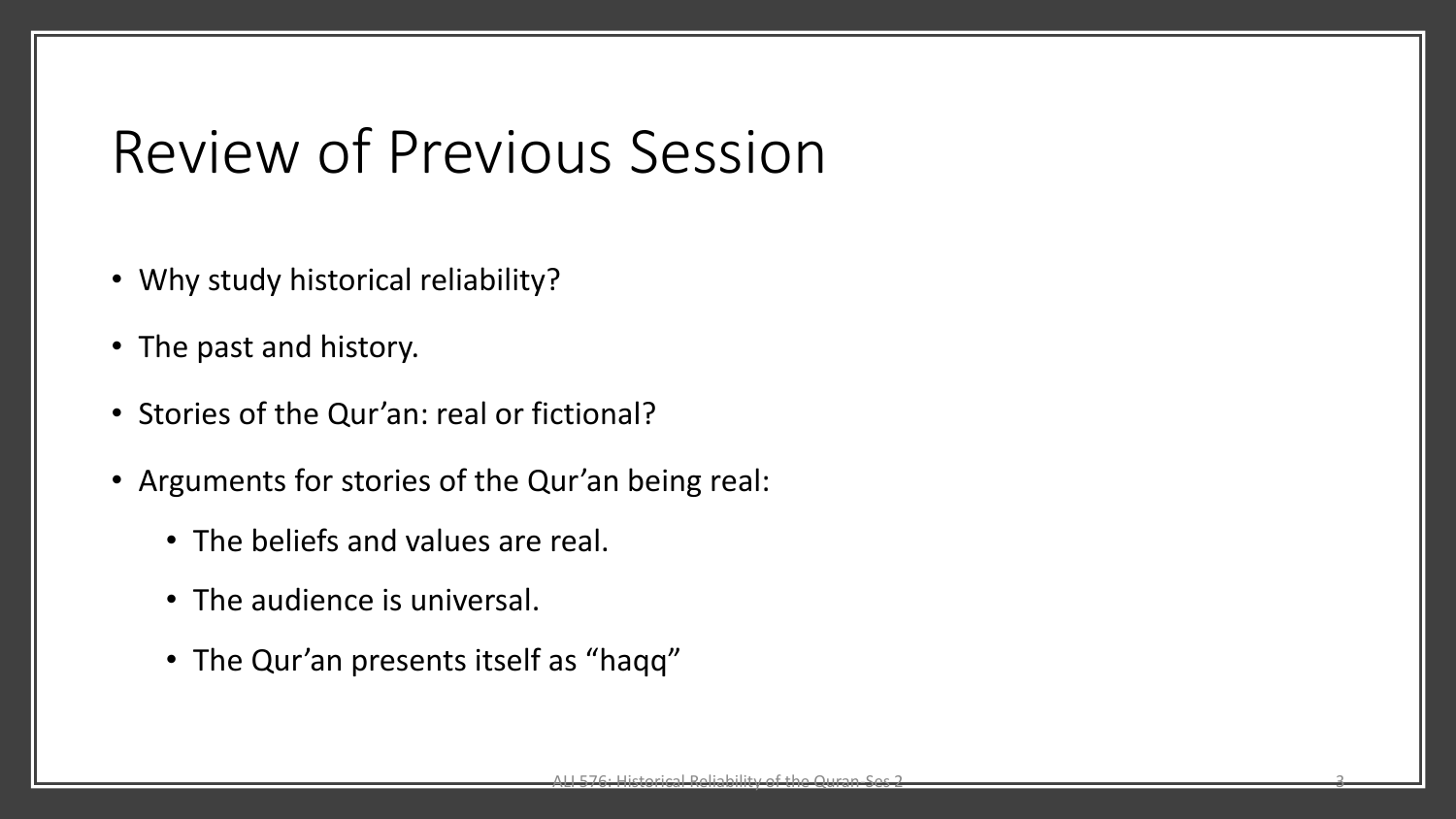#### The Point of Contact

- History is the construction and analysis of the past.
- Tafsir is our understanding and analysis of the Qur'an.
- The past occurs in the presence (mahdar) of Allah (S).
- The Qur'an is the articulation (madhar) of Allah (S).
- There can never be conflict between what is in the mahdar of Allah and what is the madhar of Allah (S).
- Hence the conflict is between history and our interpretation.
- Sometimes we have to revisit history and sometimes our interpretation.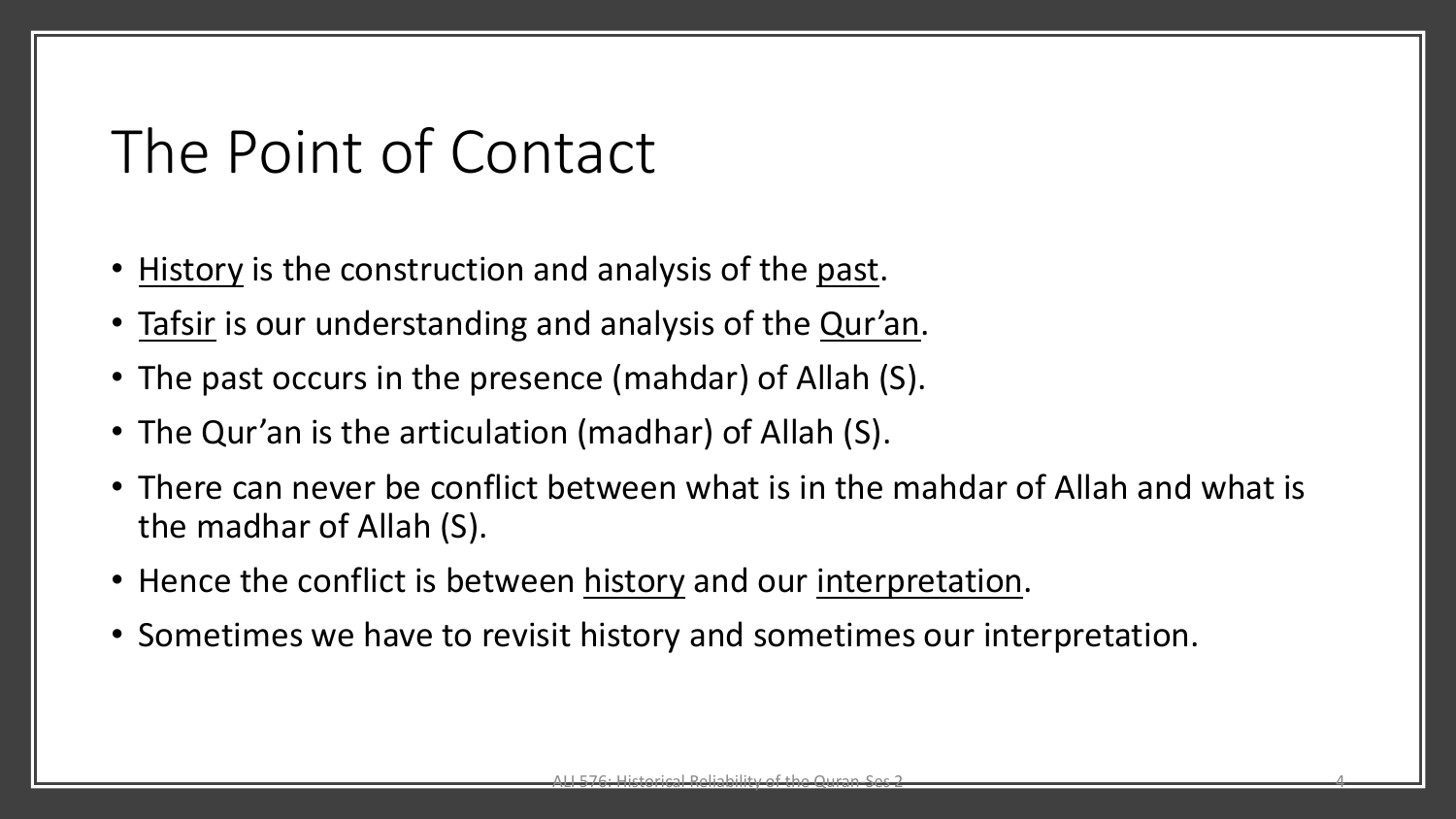#### Revisiting History

- Written history is recorded and transmitted by human beings.
- These human beings had ideological, cultural and political biases.
- Their account of history may be coloured by their biases.

| <b>Bias</b>             | <b>Example</b>                                                                             |
|-------------------------|--------------------------------------------------------------------------------------------|
| <b>Ideological Bias</b> | Revision of history regarding<br>the Sahaba<br>Scientific discovery<br>commences in Europe |
| <b>Political Bias</b>   | Rewriting history about<br>Imam Ali (a)<br>Columbus as the discoverer<br>of America        |
| <b>Cultural Bias</b>    | Some narrations of tragedy<br>of Karbala<br>Jesus depicted as a white<br>man               |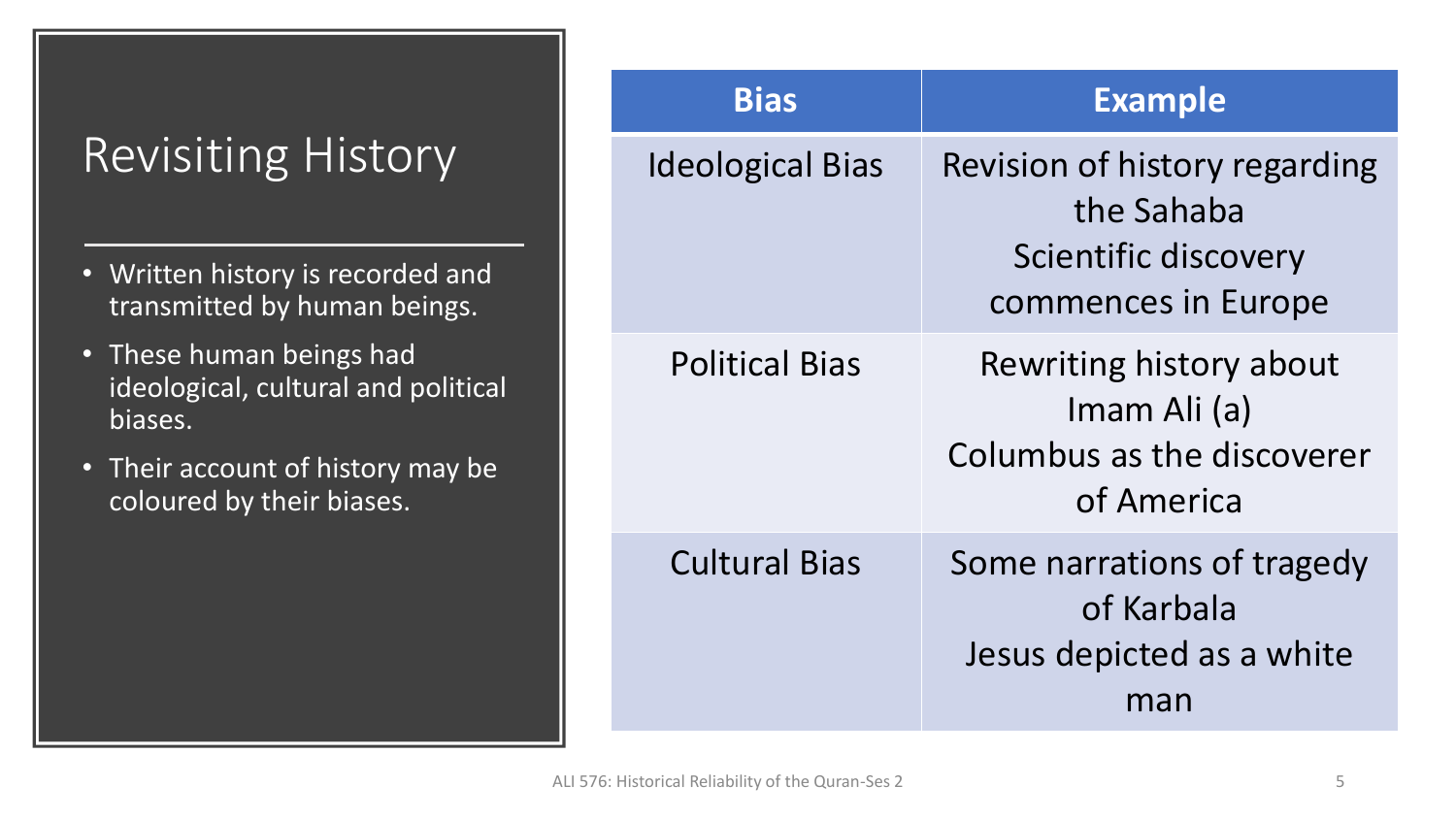## The Story of Musa (a) and Firawn

- The story of the exodus is mentioned in the Bible and the Qur'an.
- The victory of Musa (a) is an important example of Divine practices.
- The actual occurrence of the exodus is questioned by historians.
- Why? Because there seem to be no account of the exodus in Egyptian records.
- Why do you think that such accounts are not mentioned in the Egyptian records?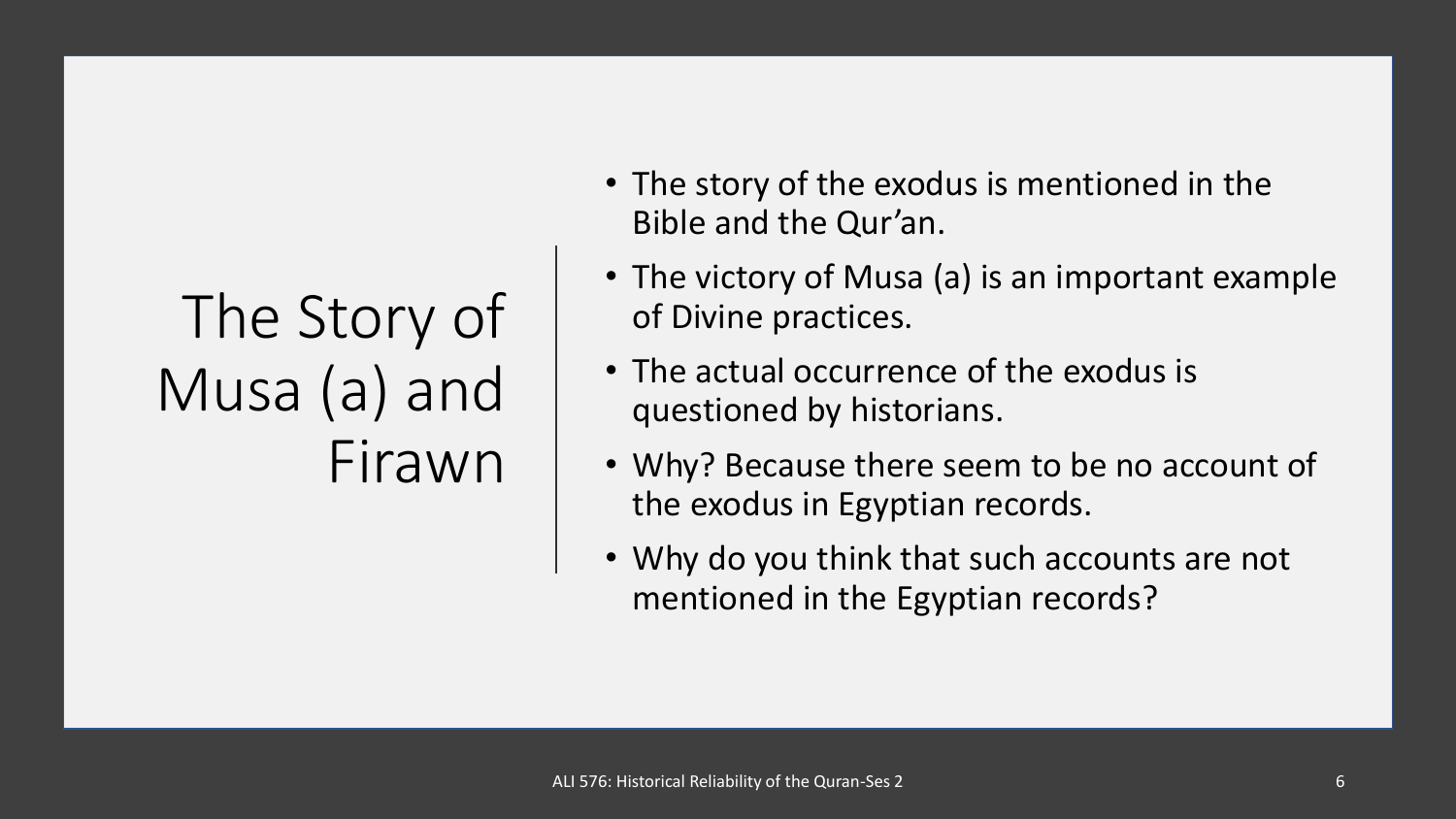#### The Story of Musa and Firawn

No record of the exodus has been found in any Egyptian tablets, but that is not unusual; the new dynasty did not make a habit of recording its defeats. National Geographic.

So Canaanites went to Egypt for a variety of reasons. They were generally assimilated—after a generation or two they became Egyptians. There is almost no evidence that those people left. But there are one or two Egyptian documents that record the flight of a handful of people who had been brought to Egypt for one reason or other and who didn't want to stay there.

Carol Meyers, Archeologist and Professor of Religion at Duke.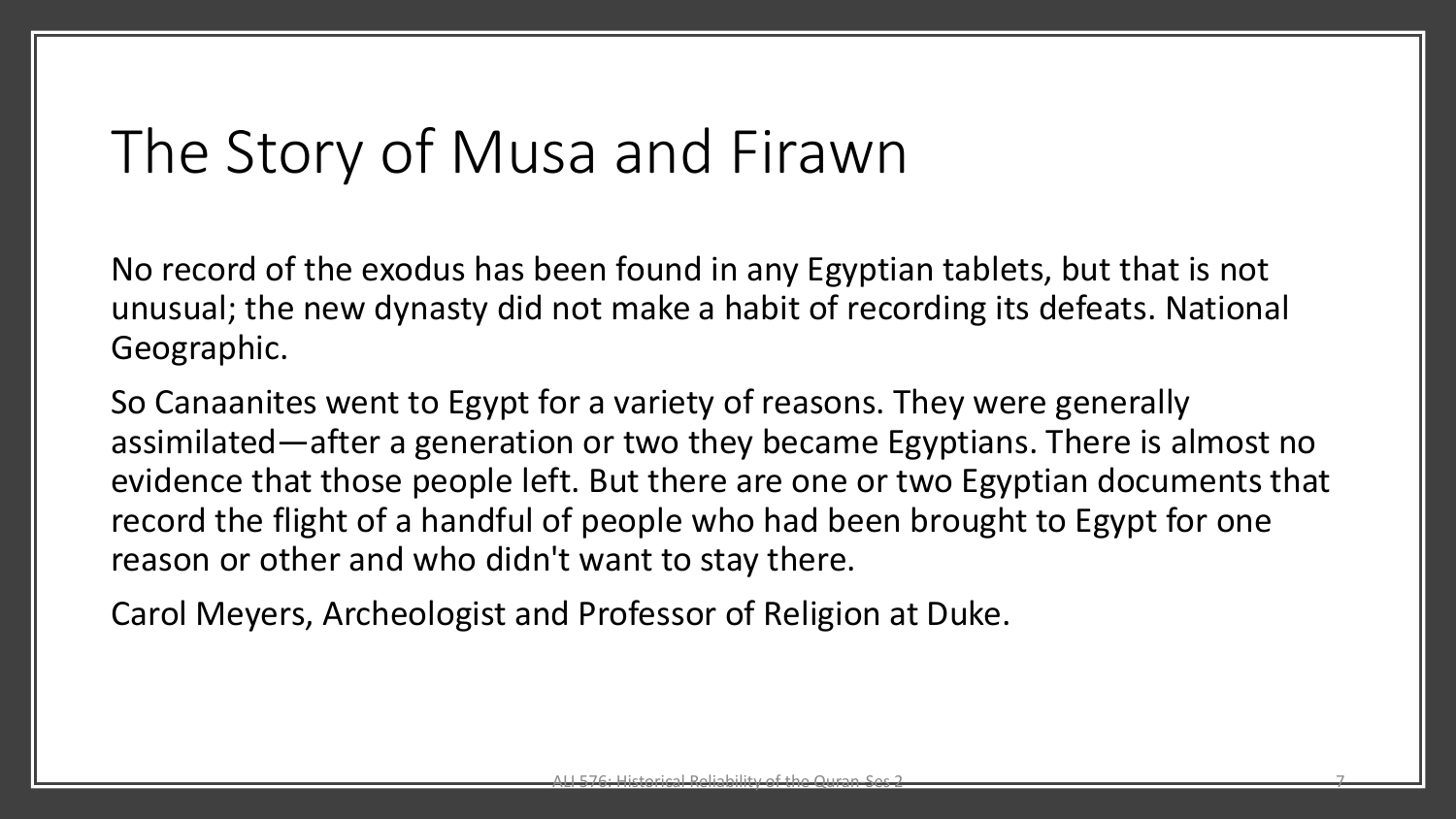## Revisiting our Interpretation

- Our interpretation of the apparent meaning of the verses of the Qur'an can change based on factual evidence.
	- E.g. heliocentric model of the solar system.
- Historical evidence that is factually established can also change our interpretation of the apparent meaning of the verses.
	- E.g. the flood of Nuh (a)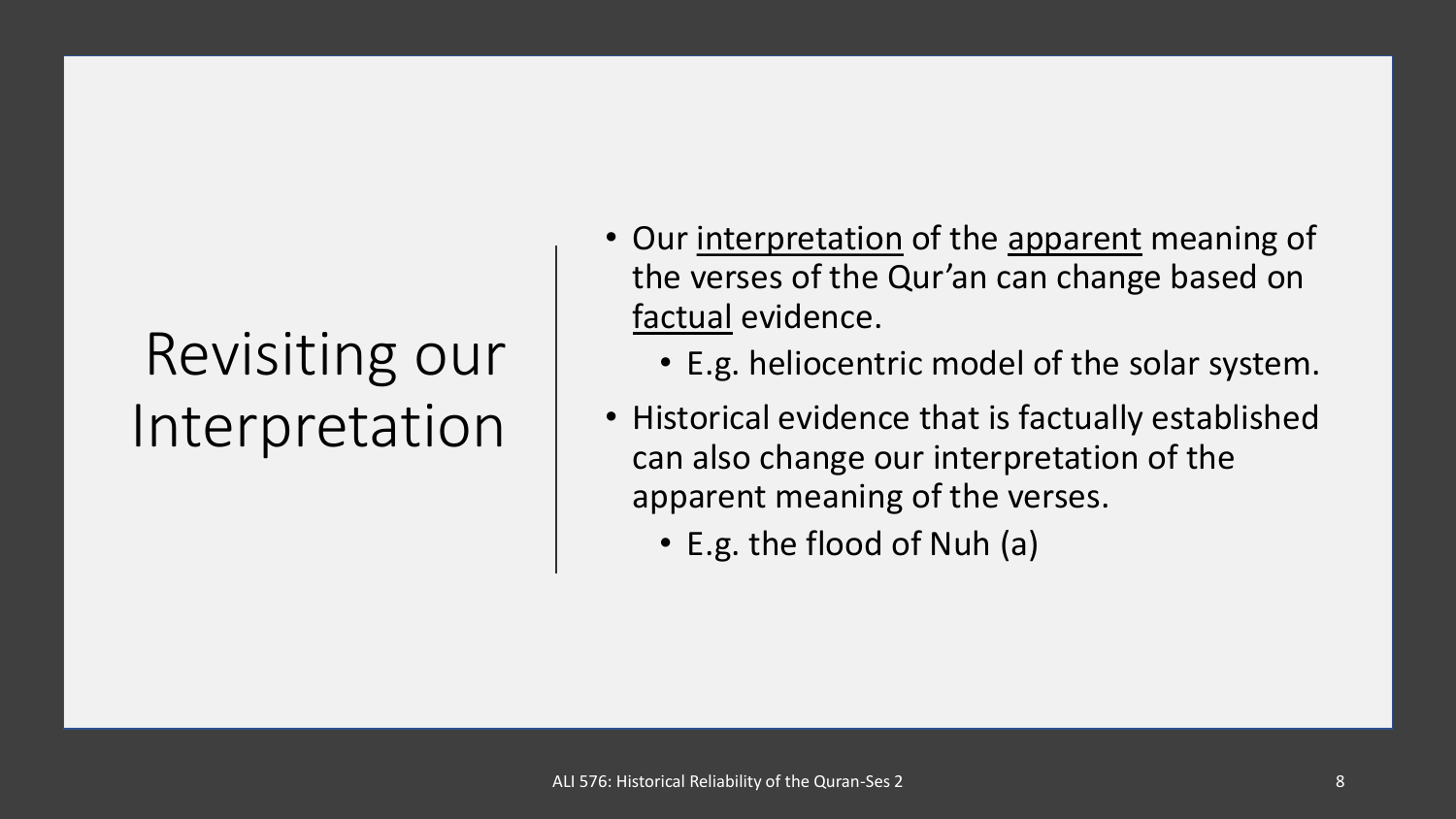#### The Story of Haman and Firawn

• The Qur'an mentions a minister of Firawn by the name of Haman.

And Pharaoh said, "O Haman! Build me a tower

so that I may reach the routes (40:36)

- Haman (or Haman the Agagite) is the antagonist in the biblical Book of Esther. According to this story, Haman was a fourth century B.C.E. Persian noble and vizier of the empire under Persian King Ahasuerus, traditionally identified as Artaxerxes II but thought by most modern scholars to be Xerxes I. (New World Encyclopedia).
- Modern historians even question the existence of any Haman in any ancient empire.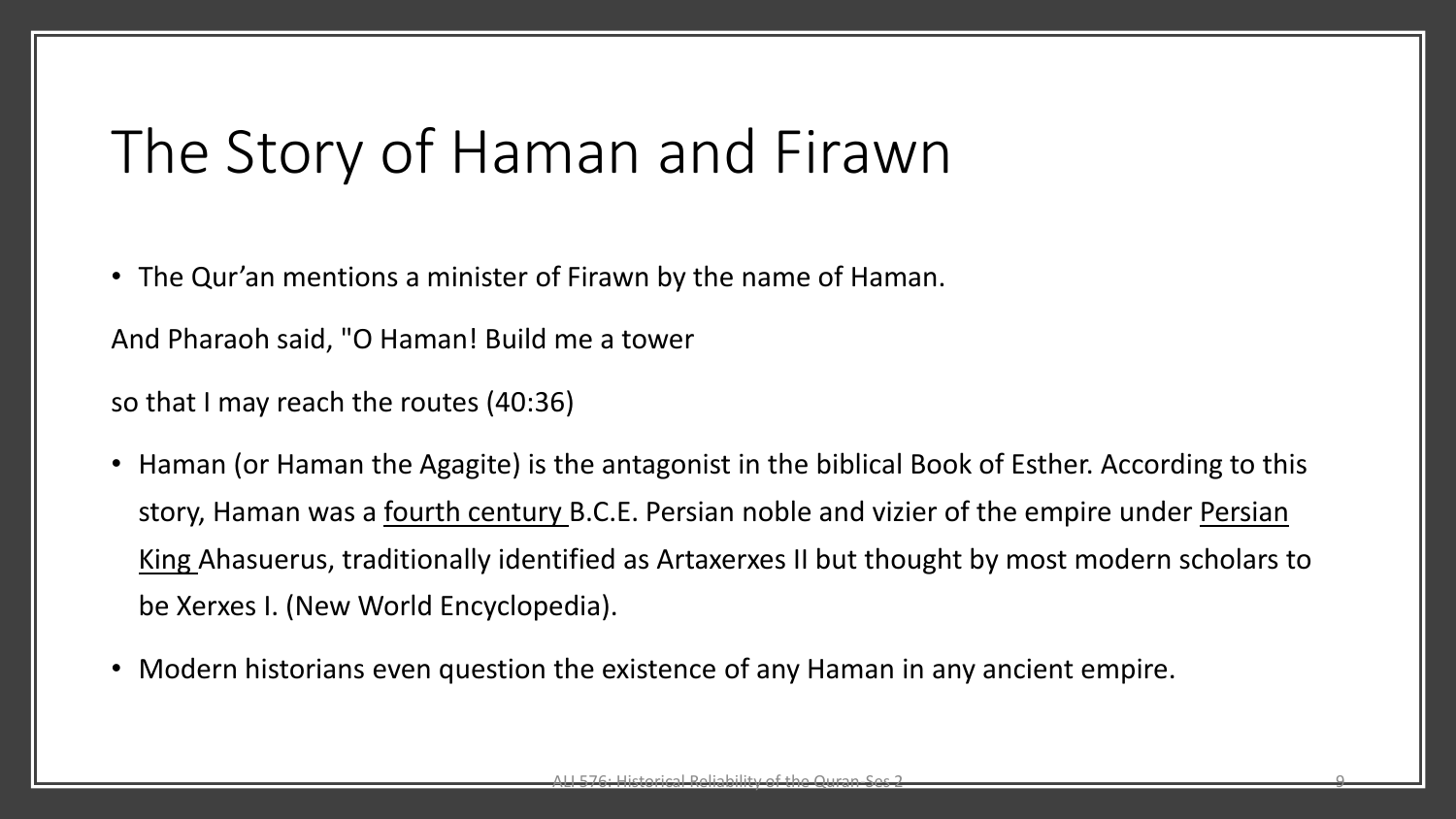### The Story of Haman and Firawn

- Ayatullah Hadi Ma'rifat presents the following points:
	- Our interpretation of the Haman of the Qur'an as Haman in common knowledge of the Jewish people is wrong.
	- Arabic speaking people had a practice of Arabicizing names from other languages. E.g. ab-ram becomes Ibrahim, and moshe becomes musa.
	- Similarly he argues that haman is the Arabic version of Amun.
	- Amun (also Amon, Ammon, Amen) is the ancient Egyptian god of the sun and air. (Ancient History Encyclopedia).
	- Many important Egyptian figures had names related to Amun. E.g. the son of Ramses the II was called Amun-her-khepeshef (Amun is with his strong arm).